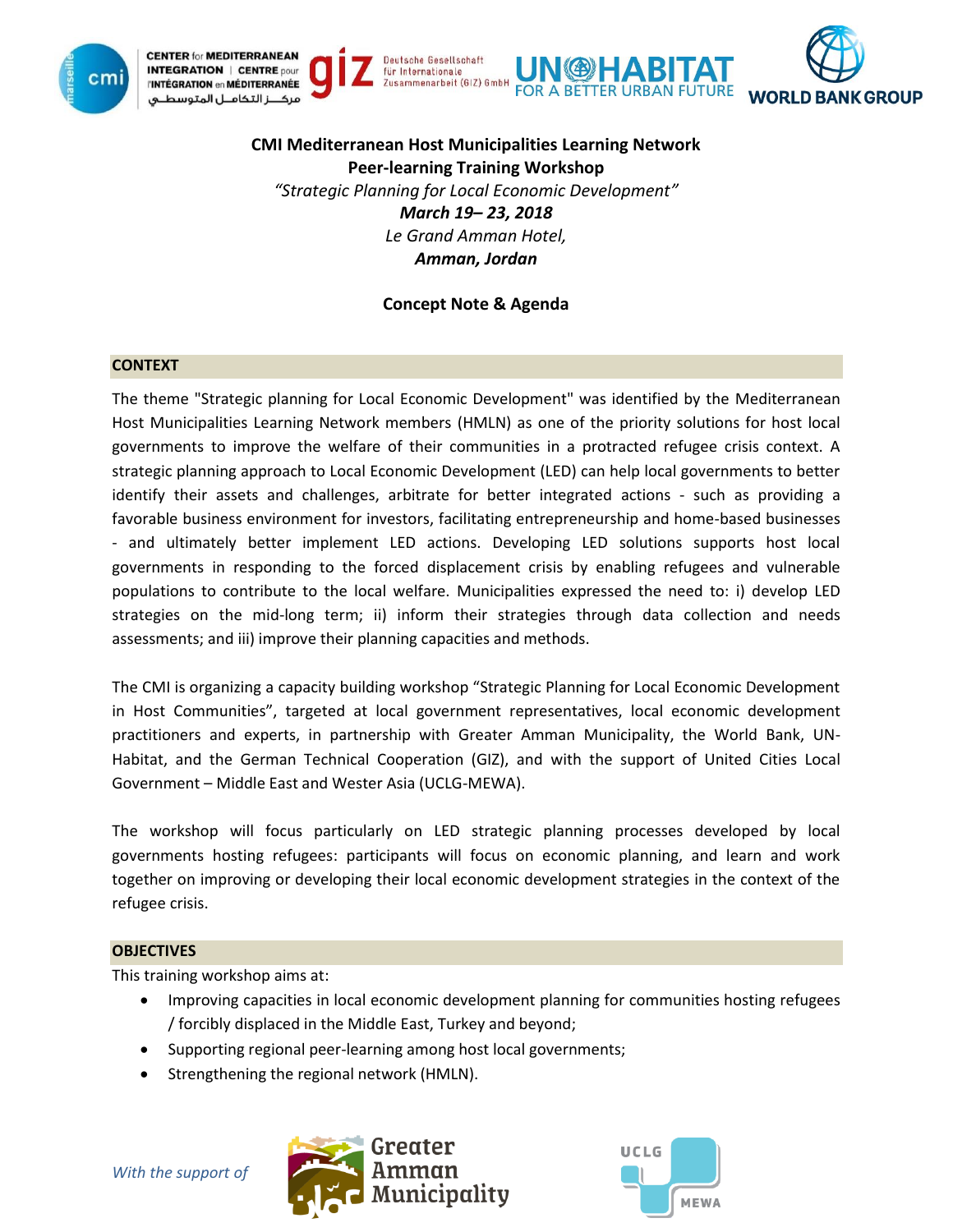





## **TARGET AUDIENCE & CONDITIONS FOR PARTICIPATION**

It is targeting about 45 staff and elected representatives of local governments from Jordan, Lebanon, Palestinian territories, Turkey, Iraq, with selected participants from other countries, in relevance with the theme. A selected number of Afghan representatives will also participate in the workshop, for crossregional knowledge sharing. Local Government participants were selected through a "Call for Participants", based on a few eligibility and selection criteria (including relevance to the training topic, completion of a LED self-assessment questionnaire, and active involvement in the HMLN for existing members).

**FOR A BETTER URBAN FUTURE** 

**Deutsche Gesellschaft** 

Zusammenarbeit (GIZ) GmbH

für Internationale

The LED self-assessment will be used during the workshop as a baseline for participants to receive feedbacks from their peers and experts, adjust it, and develop their local economic strategy, including: i) economic opportunities and challenges; ii) elements of a strategic vision: definition of possible scope of actions which could impact LED (ex: possible incentives for investors, aspect of business and city environment they could improve, comparative advantage, etc.).

#### **CONTENT AND DESIGN**

The training workshop will build the capacities of participants in developing LED Strategies through applying existing expertise and analytical tools to their own context, and will inform them on challenges and keys of success for implementation through peer-to-peer exchange of experience. The content and design of the workshop is developed along four main Modules designed in close collaboration with members of the Network \* key development partners, and using existing tools in a customized manner. Each Module will use a "simulation tool" (a customized fictional case) to illustrate the methodological approach, followed by methodological and technical presentations and a presentation of existing examples from selected HMLN members and partners. Small working groups (5-6 people from the same country) and twinning activities will enable participants to apply the presented methodology to one of their towns for the whole duration of the workshop, helped by technical support from experts. Twinning activities will also be pursued after the training workshop using online collaborative tools, e.g.

the HMLN's C4D online platform and ad hoc webinars.

*Simultaneous translation in English and Arabic will be provided during all plenary sessions of the workshop.*



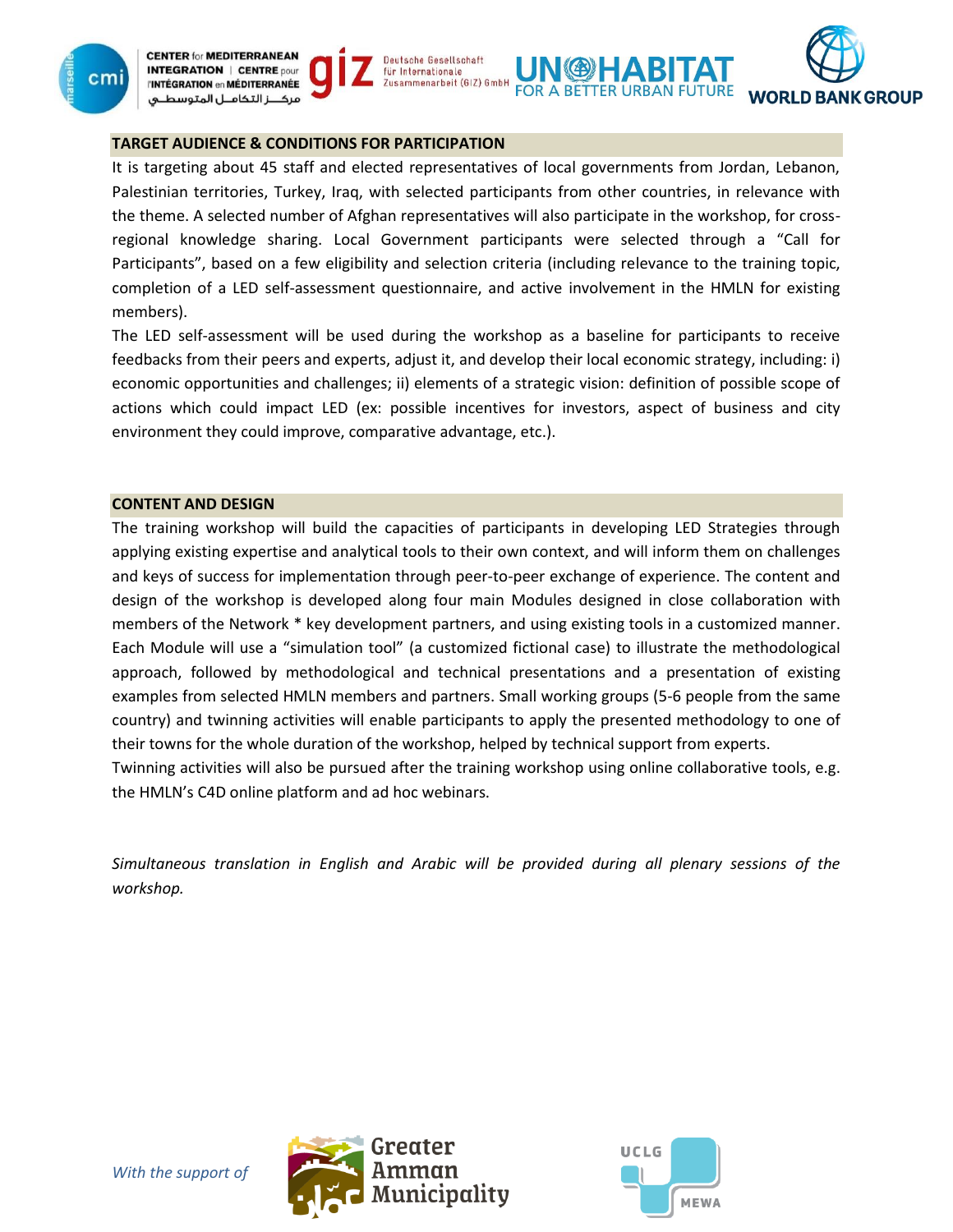

*\*to be confirmed*

|                          | Day 1                                                                                                                                         |
|--------------------------|-----------------------------------------------------------------------------------------------------------------------------------------------|
|                          | Monday March 19, 2018                                                                                                                         |
| $18:00 - 21:30$<br>18:00 | <b>WELCOME SESSION AND DINNER</b><br>Registration of Participants and distribution of Workshop package                                        |
|                          |                                                                                                                                               |
| $18:30 - 20:00$          | Welcome remarks:                                                                                                                              |
| Plenary room             | H.E Dr. Yousef Al-Shawarbeh, Mayor, Greater Amman Municipality<br>Ahed Ziyadat, MSSRP Project Manager, Ministry of Municipal Affairs, Jordan* |
|                          | Tania Meyer, Resident Representative in Jordan, World Bank*                                                                                   |
|                          | Michaela Baur, Country Director Jordan, GIZ                                                                                                   |
|                          | Katja Schäfer, Human Settlements Officer, Regional Office for Arab States, UN-Habitat                                                         |
|                          | Janette Uhlmann, Senior Program Officer, Center for Mediterranean Integration                                                                 |
|                          | Workshop Housekeeping                                                                                                                         |
|                          | Nicolas Meyer, Knowledge and Learning Officer, CMI                                                                                            |
|                          | Agenda, Expectations and Workshop Objectives                                                                                                  |
|                          | Doaa Al Sharif, Egypt Urban Training Institute                                                                                                |
|                          | Steve Commins, University of California Los Angeles                                                                                           |
| 20:00-21:30              | <b>Dinner Reception</b>                                                                                                                       |
|                          | Day 2                                                                                                                                         |
|                          | Tuesday March 20, 2018                                                                                                                        |
| 8:30 - 09:00             | Welcome Coffee                                                                                                                                |
| $9:00 - 10:30$           | <b>INTRODUCTION</b>                                                                                                                           |
| <b>Plenary Room</b>      | Why LED strategies for local government hosting forcibly displaced populations?                                                               |
|                          | - Keynote speeches                                                                                                                            |
|                          | Soraya Goga, Lead Urban Specialist, World Bank                                                                                                |
|                          | Maha Kataa, Field Coordinator, International Labor Organization, Jordan                                                                       |
|                          | - Introduction of resources and the 10 steps course structure                                                                                 |
|                          | Doaa Al Sharif, Egypt Urban Training Institute<br>Steve Commins, University of California Los Angeles                                         |
|                          | - Introduction of Study Case:                                                                                                                 |
|                          | Aleksandra Djordjevic, City of Pozarevac, Serbia                                                                                              |
|                          | This introduction will give an overview on the key concepts of Strategic                                                                      |
|                          | Planning for LED, including selected case examples, and present the curriculum                                                                |

Deutsche Gesellschaft<br>für Internationale<br>Zusammenarbeit (GIZ) GmbH

**UN BETTER URBAN FUTURE** 

**WORLD BANK GROUP** 

- Summary of the rapid Self-Assessment Survey Results and open discussion *Sara Boughedir, CMI*



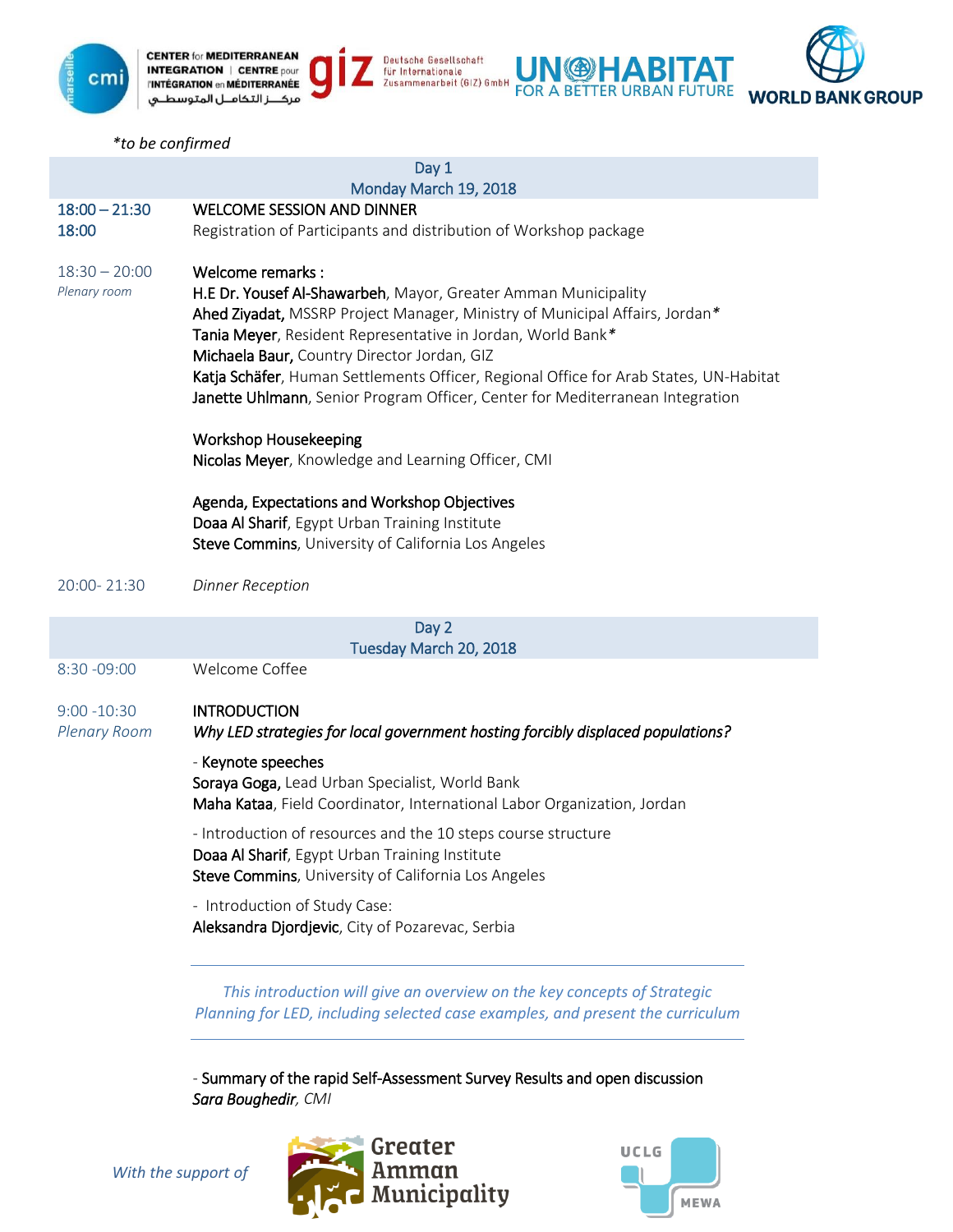

**CENTER for MEDITERRANEAN** Deutsche Gesellschaft **INTEGRATION | CENTRE pour** für Internationale Zusammenarbeit (GIZ) GmbH **"INTÉGRATION en MÉDITERRANÉE FOR A BETTER URBAN FUTURE** مركـــز التكامــل المتوسطــى



| $10:30 - 10:45$ | Coffee Break |
|-----------------|--------------|
|-----------------|--------------|

10:45– 12:00 *Plenary Room* MODULE 1: "WHERE ARE WE NOW?" - *Refining your diagnosis*

> *This Module will illustrate the first steps to build a LED diagnosis, with a special focus on participatory processes and involvement of the different host and refugee communities.*

|  |  | A) Methodological Presentation: |  |
|--|--|---------------------------------|--|
|  |  |                                 |  |

Step 1 – Getting Started Step 2 – Stakeholders and Participation Step 3 – Situation Assessment

C) Existing examples and Q&A

Aleksandra Djordjevic, City of Pozarevac, Serbia Akram Khraisat, Manager of the Amman Urban Observatory, Greater Amman Municipality

| $12:00 - 13:00$ | Lunch-        |
|-----------------|---------------|
| $13:00 - 14:30$ | <b>Break-</b> |

*Rooms*

#### 13:00 – 14:30 k-out Working Groups Exercises

- *Working group* 1- Refining one's self-assessment
	- 2- Getting started and Stakeholder Identification
		- 3- Group Discussion: Refugee /IDPs / Migration analysis
		- 4- SWOT Analysis
- 14:30 14:45 *Coffee Break*

| $14:45 - 16:00$ | Wrap-Up and Review |
|-----------------|--------------------|
|-----------------|--------------------|

- *Plenary Room* Working groups present the results of their work for feedback Open discussion
- 16:00-17:30 **Cultural Visit in Amman** hosted by Greater Amman Municipality
- 19:15-: Dinner (Restaurant Karam, Amman) (bus departure from the hotel)



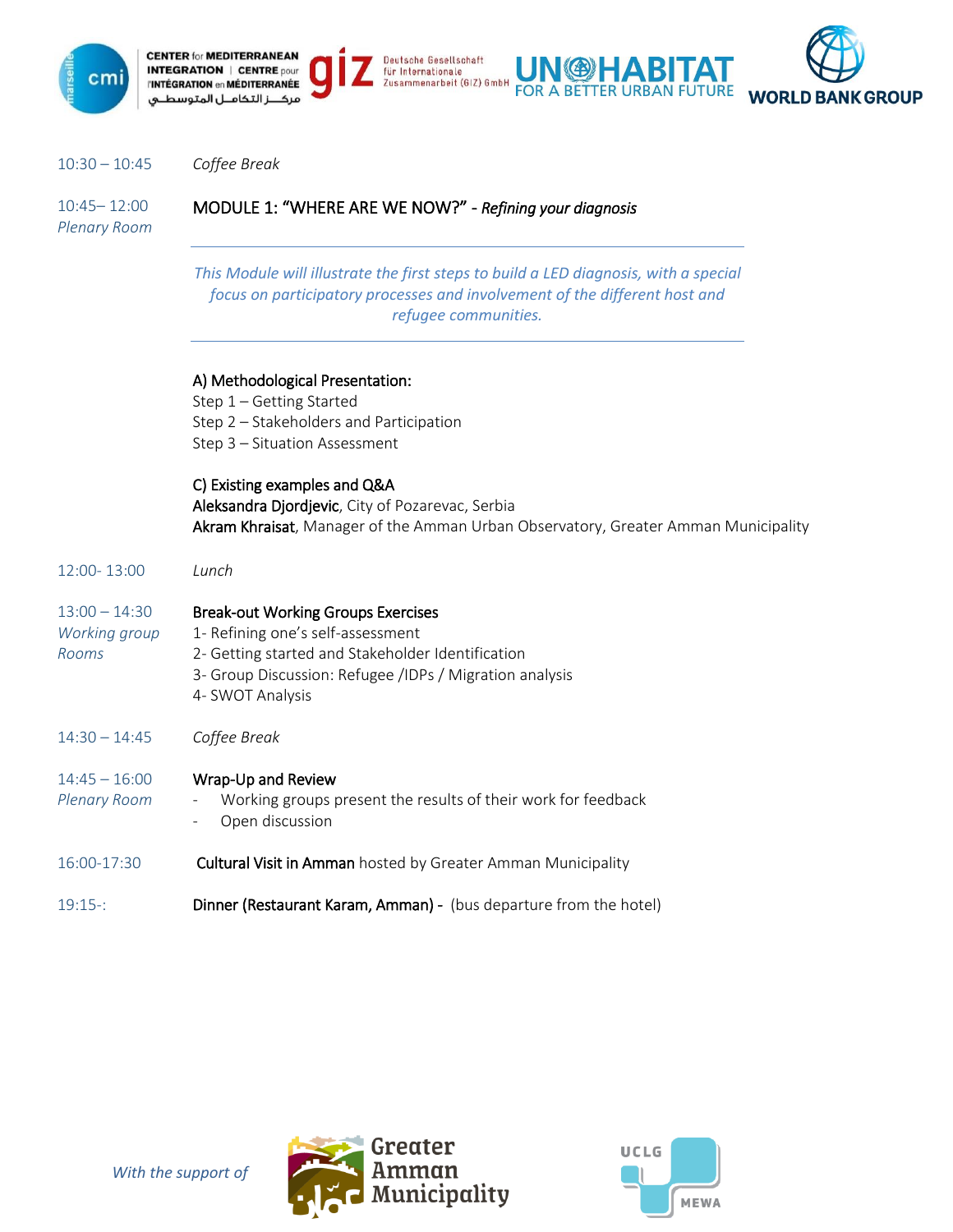



# Day 3

Deutsche Gesellschaft

Zusammenarbeit (GIZ) GmbH

für Internationale

Wednesday March 21, 2018

MODULE 2: "WHERE DO WE WANT TO GO?" - *Defining your vision and strategic objectives*

(4)

4 BI

*This module will help participants set priorities and identify their bottlenecks to achieve their vision while considering all stakeholders including refugees/IDPs, women and youth.*

| $8:45 - 9:45$<br><b>Plenary Room</b>     | A) Methodological Presentation<br>Step 4: Visioning<br>Step 5: Issues and Objectives                                                                                                                                                                                                                                                    |
|------------------------------------------|-----------------------------------------------------------------------------------------------------------------------------------------------------------------------------------------------------------------------------------------------------------------------------------------------------------------------------------------|
|                                          | B) Presentation of existing examples and Q&A<br>Aleksandra Djordjevic, City of Pozarevac, Serbia<br>Ahmed K.Abu Laban, Ramallah Municipality, Palestine                                                                                                                                                                                 |
| $9:45 - 10:45$<br>Working group<br>Rooms | <b>Break-out Working Groups Exercises</b><br>1- Visioning: "The Newspaper Article"<br>2- Objectives and Measures                                                                                                                                                                                                                        |
| $10:45 - 11:00$                          | Coffee Break                                                                                                                                                                                                                                                                                                                            |
|                                          | MODULE 3- "HOW DO WE GET THERE?"<br>Defining and prioritizing your strategy options, building your action framework and<br><i>implementing your strategy</i>                                                                                                                                                                            |
|                                          | This Module will explain the methodology to build one's strategy, and focus on<br>specific examples of strategy options to attain specific priority objectives such<br>as: attracting investors, creating jobs, and incentivize entrepreneurship. It will<br>have a special focus on enabling environment for private sector investment |
|                                          |                                                                                                                                                                                                                                                                                                                                         |

11:00 – 12:30 *Plenary Room*

# A) Methodological Presentation

Step 6: Strategy Development Step 7: Action Planning Step 8: Organization and Implementation

B) Presentation of existing examples and Q&A Aleksandra Djordjevic, City of Pozarevac, Serbia Nisreen AlAraj & Nisreen Dauod, Greater Amman Municipality

12:30 – 13:30 *Lunch*





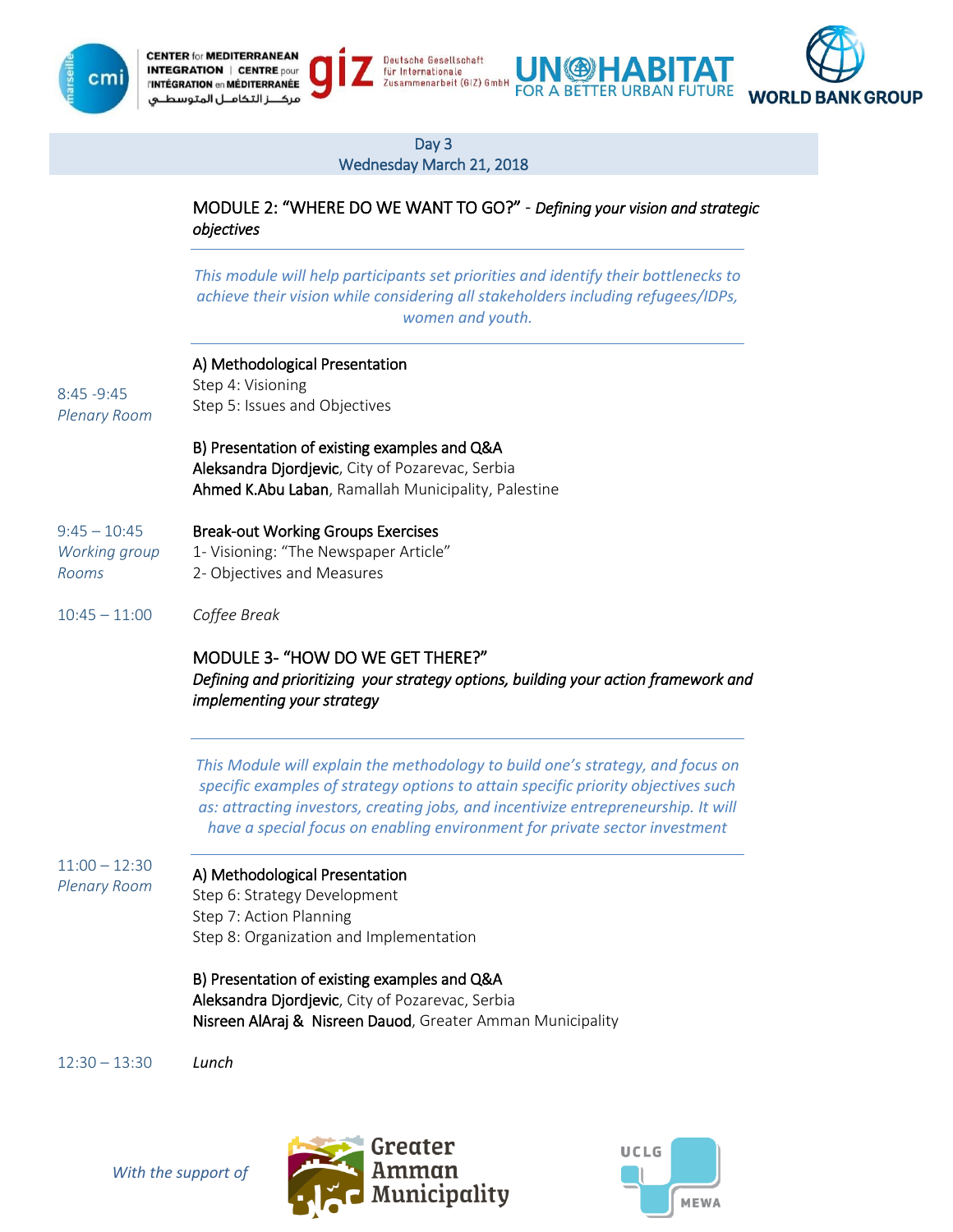



13:30 – 15:15 *Working group Rooms* **Break-out Working Groups exercises** Defining strategy options and actions 15:15 - 15:45 *Coffee Break* 15:45 – 17:00 Wrap-Up and Review Working groups present the result of their work for feedback; Open discussion 19:00 *Dinner at Le Grand Amman hotel – La Brasserie* Day 4 Thursday March 22, 2018 8:45 – 10:00 *Plenary Room* MODULE 3 (CONTINUED): "HOW DO WE GET THERE?" *Defining your action framework and Implementing your strategy* C) Focus on specific actions: attracting potential investors - Overview of applied solutions in the Middle East, Turkey and beyond & Panel discussion John Speakman,*,* Advisor, World Bank Nael Al Husami, General Manager, Amman Chamber of Industry, Jordan Fuat Özharat, Gaziantep Metropolitan Municipality, Turkey Khalaf Alassem, Mayor, Sarhan Municipality, Jordan - Q&A q Break-out Working Groups - Develop action planning 11:15 – 11:30 *Coffee Break* 11:30 – 13:00 *Plenary Room* Wrap-Up and Review Working groups present the results of their work for feedback Open discussion 13:00 *Departure for Field visit* 14:45 – 18:30 Technical Field Visit: Sarhan Municipality, Jordan 19:15 - *Dinner at Fakhr El Din Restaurant (Bust departure from hotel to restaurant)*

**Deutsche Gesellschaft** 

Zusammenarbeit (GIZ) GmbH

für Internationale



ABHAI

**WORLD BANK GROUP** 

**FOR A BETTER URBAN FUTURE**